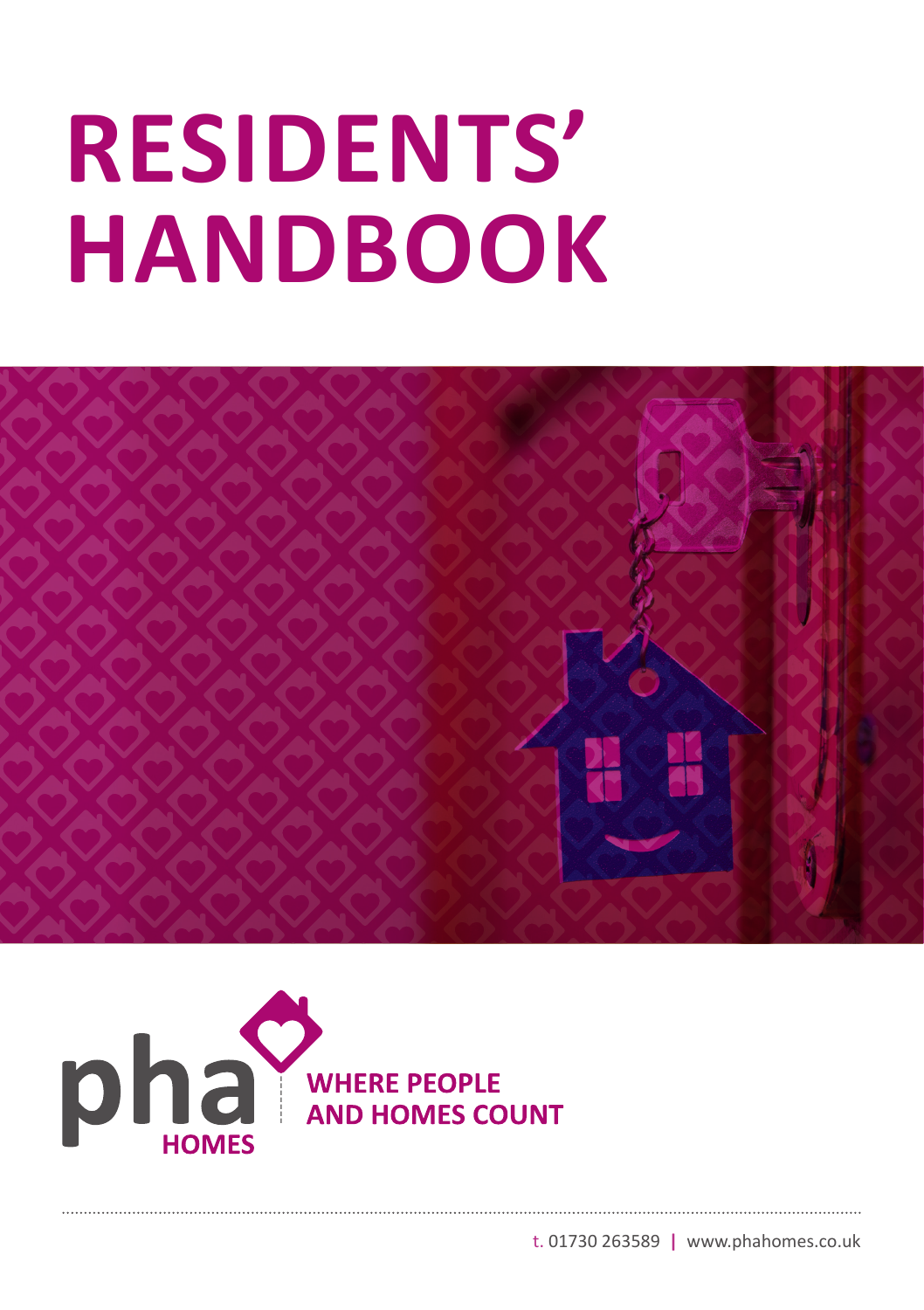# **WELCOME TO PHA HOMES:**

**Set up in 1974, PHA Homes is a traditional housing association that is committed to meeting the housing needs of local people.**

PHA Homes operates in Hampshire. We provide affordable rented homes, low-cost shared ownership, temporary homeless, leaseholder properties for the over 55s and new homes for local people. We also manage properties on behalf of other providers. We are committed to providing great homes and supporting communities.

In all of its operations, PHA Homes aims to maintain high levels of customer satisfaction and meaningful resident engagement, enhance the housing stock to meet present and future customer needs, develop quality affordable

homes for those in need and be a strong, viable and outward-looking organisation that has an excellent local reputation.

### **OUR STRATEGIC OBJECTIVES:**

- **1.** To maintain flexibility and embrace opportunities as they arise
- **2.** To understand and respond to residents' changing needs and aspirations
- **3.** To ensure our assets meet the needs of both current and future residents
- **4.** To develop good quality homes which address local need
- **5.** To work proactively in partnerships to deliver more homes and better services to our residents
- **6.** To maintain robust financial management to enable future growth

# **"PHA HOMES STRIVES TO " PROVIDE GOOD QUALITY AFFORDABLE HOMES AND EXCELLENT SERVICES''**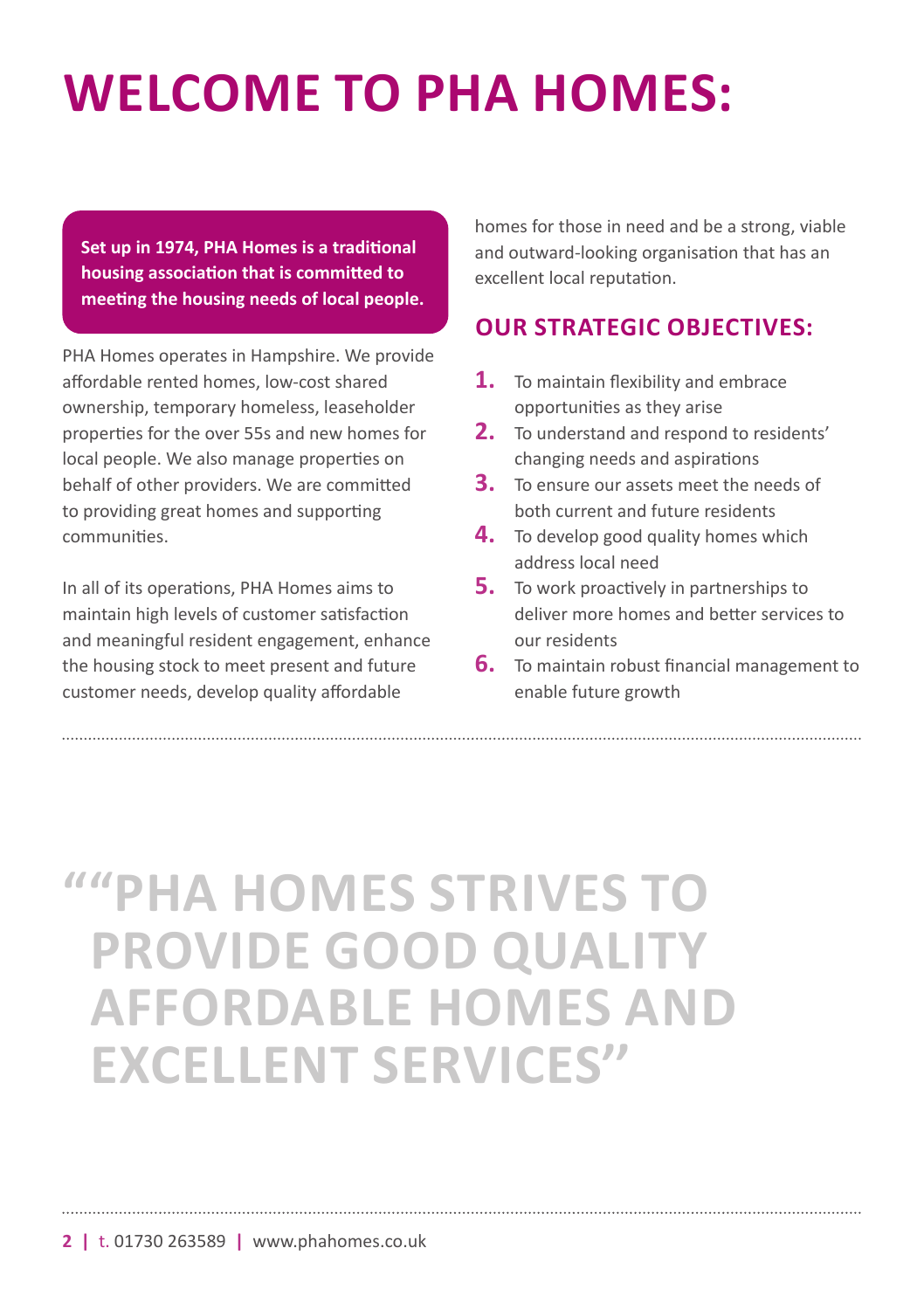# **TENANT'S RIGHTS AND RESPONSIBILITIES:**

Everything you need to know about your rights and responsibilities as a PHA Homes tenant can be found in your Tenancy Agreement. The housing team will be able to help if you don't understand any part of the agreement. Unless you move in to your property by way of a mutual exchange or are in temporary accommodation (Assured Shorthold Tenancy) you will be granted a 'Starter' tenancy. A starter tenancy gives you 12 months to understand what it is to be a good tenant, then providing there are no breaches of your tenancy agreement you will be granted one of the following tenancies;

- **1.** Assured Tenancy
- **2.** Assured Shorthold Tenancy
- **3.** Affordable Rent Assured Tenancy
- **4.** Assured Shorthold Affordable Rent (Fixed Term) Tenancy

#### **YOUR TENANCY RIGHTS:**

You have the right to occupy your home without interference from PHA Homes as long as you comply with the terms of your tenancy agreement.

You have a right to have your tenancy in joint names with someone else who lives with you (this includes a same sex partner). We are responsible for ensuring that your house is repaired and to keep it in a habitable condition at all times.

If you die, other members of your household living with you may have the right to succeed to your tenancy. Your tenancy may be inherited by:

- **͵** your husband or wife
- **͵** your joint tenant
- **͵** your co-habitee (including same sex partner)
- **͵** another member of your household **͵** a live-in carer

The relative must have lived with you for 12 months and the property must have been their main or only home at the time of your death. There is only one right of succession.

You have a right to information from the Association about the terms of your tenancy and about the Association's repairing obligations, its policies and procedures on tenant consultation, housing allocation and transfers and its performance as a landlord.

Depending on which agreement you have, your legal rights will differ slightly.

#### **YOUR TENANCY RESPONSIBILITIES:**

- **•** You must occupy the house as your only or principal home
- **•** You must take reasonable care to avoid
- **•** damage to the house and to your neighbours' houses
- **•** You and anyone living with you should
- **•** respect other people and must not harass or act in an antisocial or threatening manner towards anyone else
- **•** You must get written permission from PHA

#### **Depending on which agreement you have, your legal rights will differ slightly.**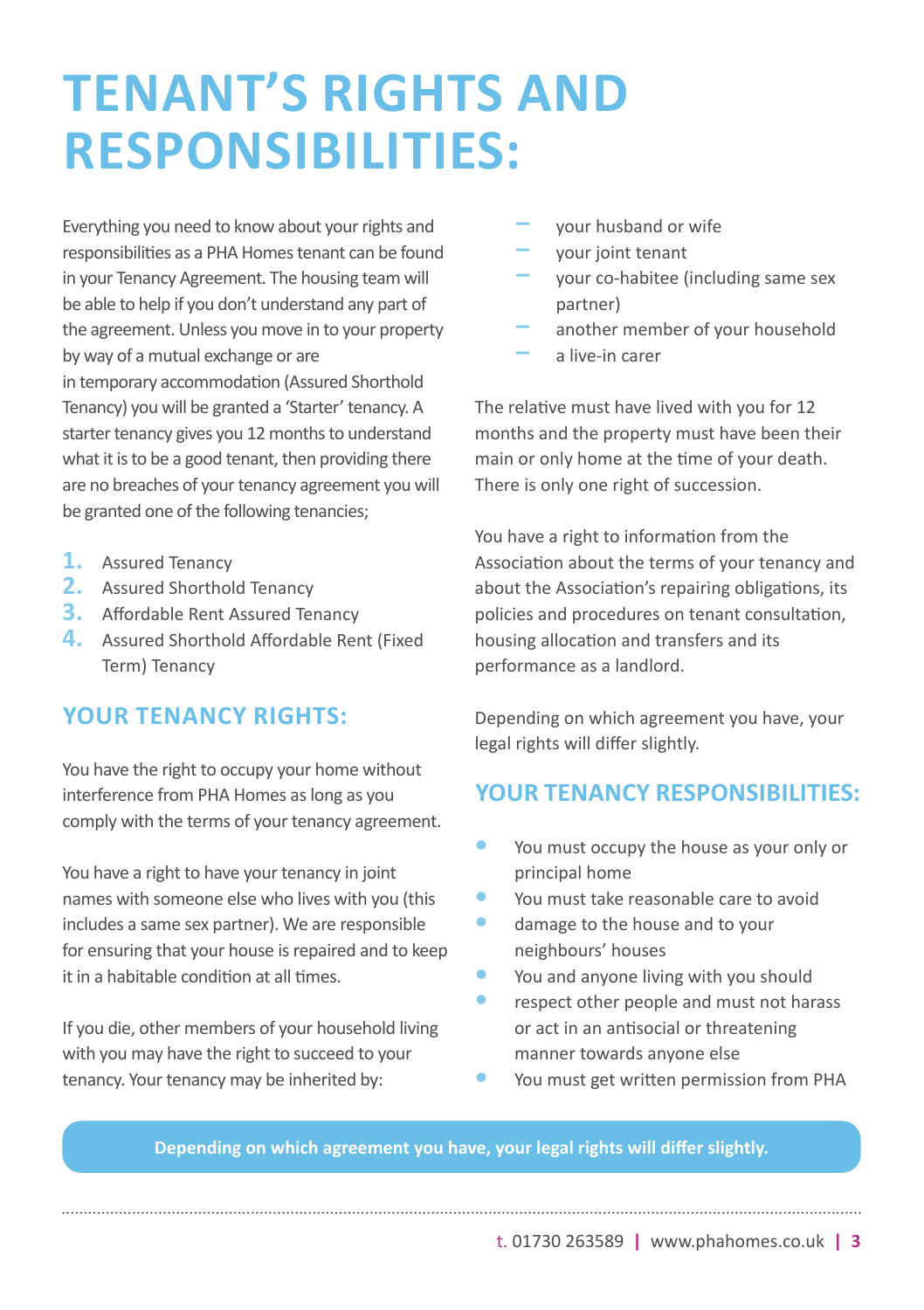- **•** Homes for any alterations or improvements you wish to make to your home. Permission will be conditional on factors such as the standard of work
- **•** You must take all reasonable steps to make sure you and anyone living with you or visiting you, keeps to the terms and conditions of your Tenancy Agreement.

### **ENDING YOUR TENANCY:**

If you want to end your tenancy, you must give us at least four weeks' notice in writing, the tenancy must end on a Sunday. This gives us time to find a new tenant for the property.

- You must leave the property clean, empty and in a reasonable condition
- You must repair or replace any broken fixtures and fittings you are responsible for before you leave the property
- **•** If we have to carry out repairs which you are responsible for, need to clean the property, or have to arrange for items to be removed, we may charge you
- **•** You must return all keys before or on the date stated in the letter of termination from us (late return of keys will result in rent being charged on a weekly basis until the keys are returned

#### **In addition to this, we strongly advise you to;**

- **•** Leave us details of your forwarding address
- **•** Advise all services that you are moving and make sure you read meters on the final day

There are certain circumstances that PHA Homes may want to end your tenancy. Generally, it is if you have breached the terms of the tenancy agreement.

#### **The following are some reasons that PHA Homes may wish to end your tenancy:**

- **•** Failing to pay rent or persistently late in paying.
- **•** Causing nuisance or annoyance to your neighbours, visitors or people lawfully visiting your home.
- **•** Committing an arrestable offence at or near your home or in domestic violence situations.
- **•** Damaging the property/fittings supplied by the Association or the surrounding common areas.
- **•** Deliberately giving false information when applying for your tenancy.
- **•** Breaching any of the terms in the agreement
- **•** If we need to redevelop or undertake major works to your home. In this case we will find you alternative accommodation.

# **RIGHT TO EXCHANGE PROPERTY:**

You have the right to exchange your tenancy with another tenant of a housing association or local authority, provided the Landlords agree. All parties MUST receive written consent to exchange from their landlord BEFORE they exchange. Failure to obtain the approval of the appropriate landlords before moving could mean the loss of a tenancy to both properties – the one you have left and the one you have moved to!

**For more information, please contact the housing team on 01730 263589 or visit www.homeswapper.co.uk**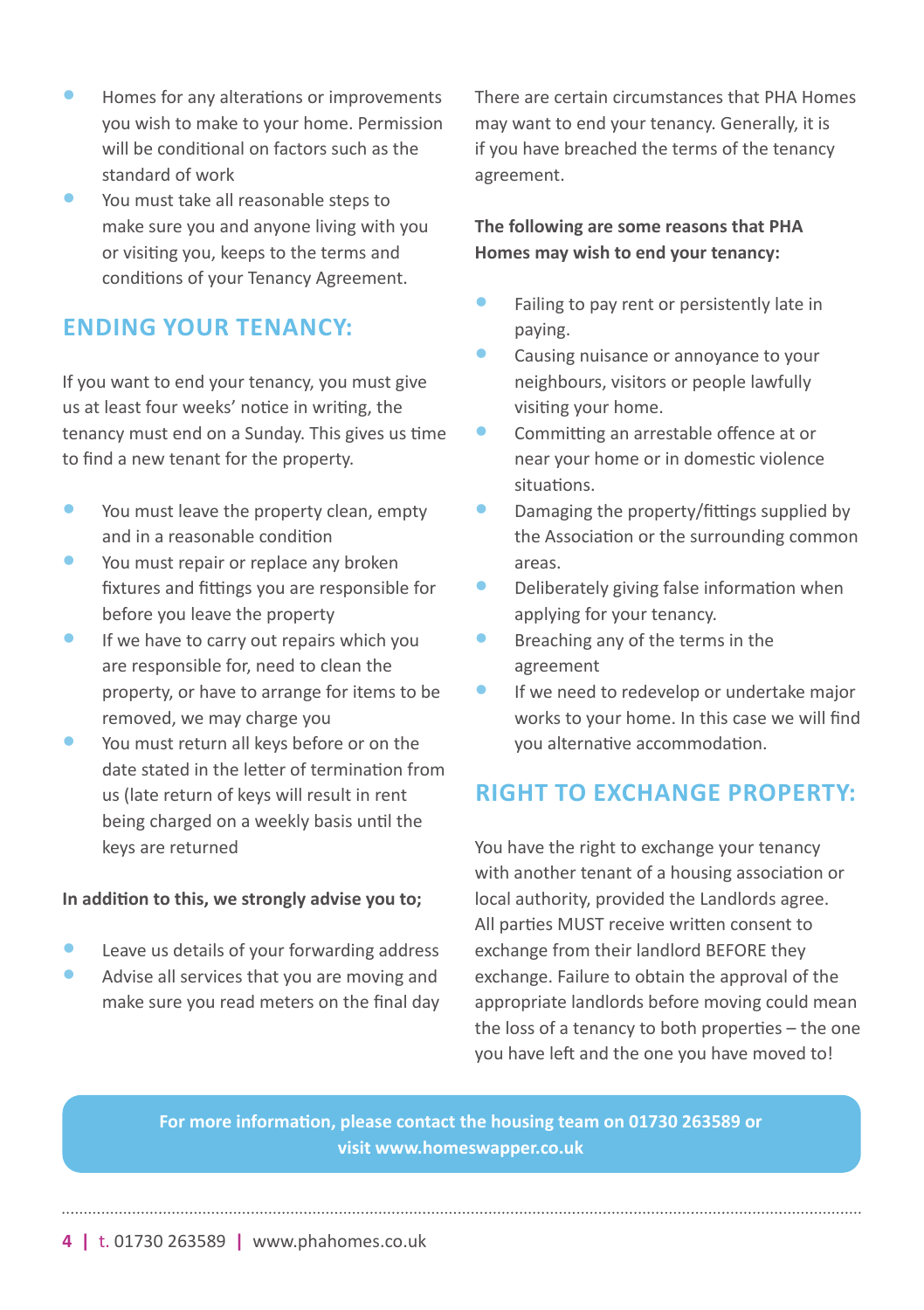# **YOUR RENT:**

### **HOW TO PAY YOUR RENT:**

Your rent is charged on a weekly basis every Monday and in accordance with your tenancy agreement, is payable 4 weeks in advance. You can pay your rent:

- **•** In person at our office at 32 Dragon, Petersfield and pay by cash or cheque (please make cheques payable to PHA Homes)
- **•** By Standing Order or Direct Debit (please pick up a form from our office)
- **•** By Electronic Banking
- **•** By post (please do not send cash in the post)
- **•** By Allpay via payment card, online at www.allpay.net or via the Allpay App
- **•** By Worldpay contact the office to make payment by debit card

Paying your rent must be your first financial priority.

When you accept your tenancy, you sign a legal agreement to abide by the terms and conditions laid out in your Tenancy Agreement, including ensuring that your rent is paid on time and that your rent account does not fall into arrears.

If you fail to keep to any of these conditions, you will be in breach of your tenancy agreement and PHA Homes may take further legal action which could result in you losing your home.

The housing team is able to provide you with debt advice and support you with your finances.

You could also seek further advice from:

- **•** The Citizens Advice Bureau who can be contacted on 03444 411306 or
- **•** The National Debtline on 0808 5016308 or visit www.nationaldebtline.co.uk

We understand there are many reasons why people fall behind with their rent but there are also lots of ways we can help you pay.

**If you're worried about how you're going to pay your rent, please contact the housing team on 01730 263589.**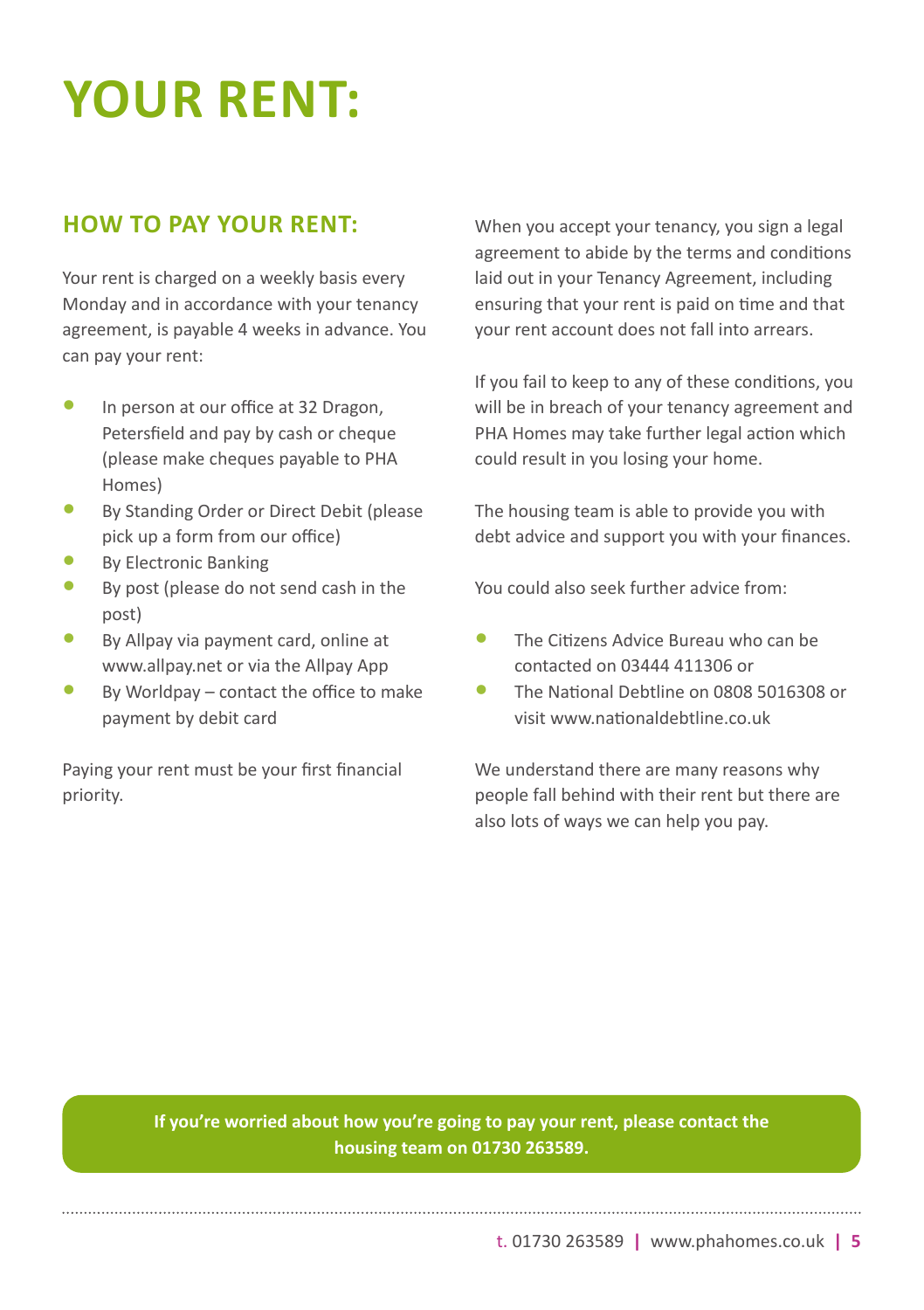# **REPAIRS AND MAINTENANCE:**

As your landlord, we have a legal duty to carry out certain repairs to your property and maintain your home to a safe and suitable standard. We are responsible for maintaining different parts of your home both inside and out.

#### **EXTERNAL PARTS OF THE BUILDING:**

We will repair and maintain the external fabric of the building. This includes roofs, external walls, gutters and down pipes.

#### **INTERNAL COMMON AREAS:**

We will maintain the common entrances, halls, stairways, passageways and other communal areas to make sure they are in a good condition. This includes walls, ceilings, stairs, paintwork, window safety catches and communal TV aerials.

#### **INTERNAL FITTINGS:**

We will maintain the fittings/installations that we have provided. This includes kitchen and bathroom fittings, water and gas pipes, heating systems, electrical wiring (including hard wired smoke alarms), windows and doors.

#### **COMMUNAL REPAIRS:**

We will repair and maintain areas around the property and related communal areas including paths, boundary walls and fences, drains, bin stores, drying areas, play areas, parking areas and hard and soft landscaping.

# **HOW TO REPORT A REPAIR:**

You should report any repair needed during office hours of 09.00hrs to 17.00 hrs Monday to Thursday and 09.00hrs to 16.00hrs on Friday on 01730 263589. If you experience an emergency fault outside of office hours, please contact the office and the out of hours service providers number is in the answer machine message. The out of hours number is also on our website www.phahomes.co.uk

#### **Examples of Emergency Repair work are:**

- **•** Severe roof leaks
- **•** Total loss of electrical power
- **•** Unsafe electrical work
- **•** Burst pipes
- **•** Blocked foul drains
- **•** Dangerous structures
- **•** Flooding
- **•** Loss of heating and hot water involving health risk, affecting for example:
	- **͵** elderly persons
	- **͵** people with special needs
	- **͵** families with small babies

If a contractor is called out to deal with a repair as an emergency when an emergency repair is not justified, then you will be charged for costs involved.

**REPAIR TARGET TIMES: Emergency – 24 hours Urgent – 7 days Routine – 21 days**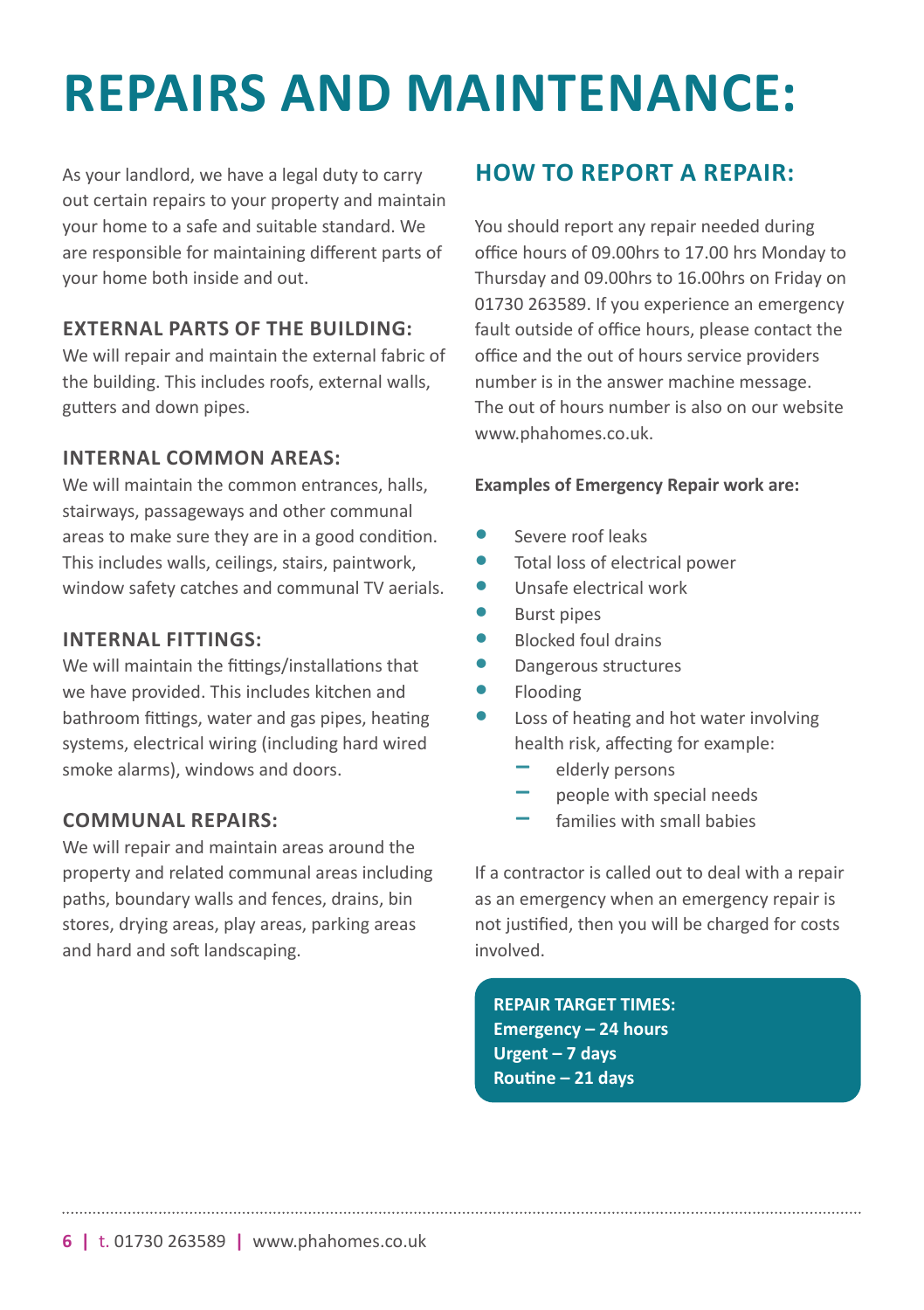#### **RECHARGEABLE WORK:**

Where a tenant is responsible for the cost of repairing a problem which is their responsibility, the cost of the call out charge, repair costs plus a £15.00 administration fee will be recharged to the tenant. Examples of when tenants will be held responsible are:

- **•** Blocked drains
- **•** Blocked toilets
- **•** Replacement bath & basin plugs
- **•** Broken glazing, unless caused by vandalism and a crime reference number is obtained from the police
- **•** Gaining access if locked out
- **•** User error of controls such as heating controllers, time switches, immersion switches etc.

Other areas that occur infrequently, and are not in the above list, may be deemed rechargeable in circumstances that apply at the time. Where a contractor has not been allowed access on two agreed appointments to carry out requested repairs, the tenant will be recharged for the cost of those visits.

### **ANNUAL GAS SERVICING:**

We take our responsibilities very seriously when it comes to the safety of you and your family. As a landlord, we have a legal obligation to ensure our gas appliances (PHA Homes installed gas fire or central heating) and flues are maintained in a safe manner. We service our gas appliances every year to keep them in good working order and safe for your use. Unsafe systems are dangerous and can have potentially fatal consequences. We will contact you in advance, advising you of the date that we will come to carry out your gas service. If

you won't be at home that day – or can't arrange for someone else to be there – please call us as soon as possible. Please remember, by law you must allow us access to your home so we can carry out the gas safety check.

**In the event of a suspected Gas Leak you should call National Grid on 0800 111 999.**

**If you need further information on gas safety, please contact the maintenance team on 01730 263589.**

### **CYCLICAL MAINTENANCE WORK:**

Cyclical works are those which are carried out on a regular programme and would, principally, be external redecoration. Repainting, re-staining, window maintenance, etc. are carried out at 3, 4 or 5 year cycles.

#### **PLANNED MAINTENANCE WORK:**

PHA Homes regularly assesses the condition of its properties, particularly in kitchens and bathrooms, so that a planned programme of renovation may be operated. Where renovation is deemed necessary it will be incorporated into a budgeted programme. If you have rent arrears, breach the terms and conditions of your tenancy agreement or have allowed your property to fall into disrepair, you will not be entitled to have any planned maintenance carried out in your home, until your rent account has remained clear for a period of 6 months, you adhere to the terms and conditions of your tenancy agreement for 6 months or until you have brought your home back into a reasonable condition.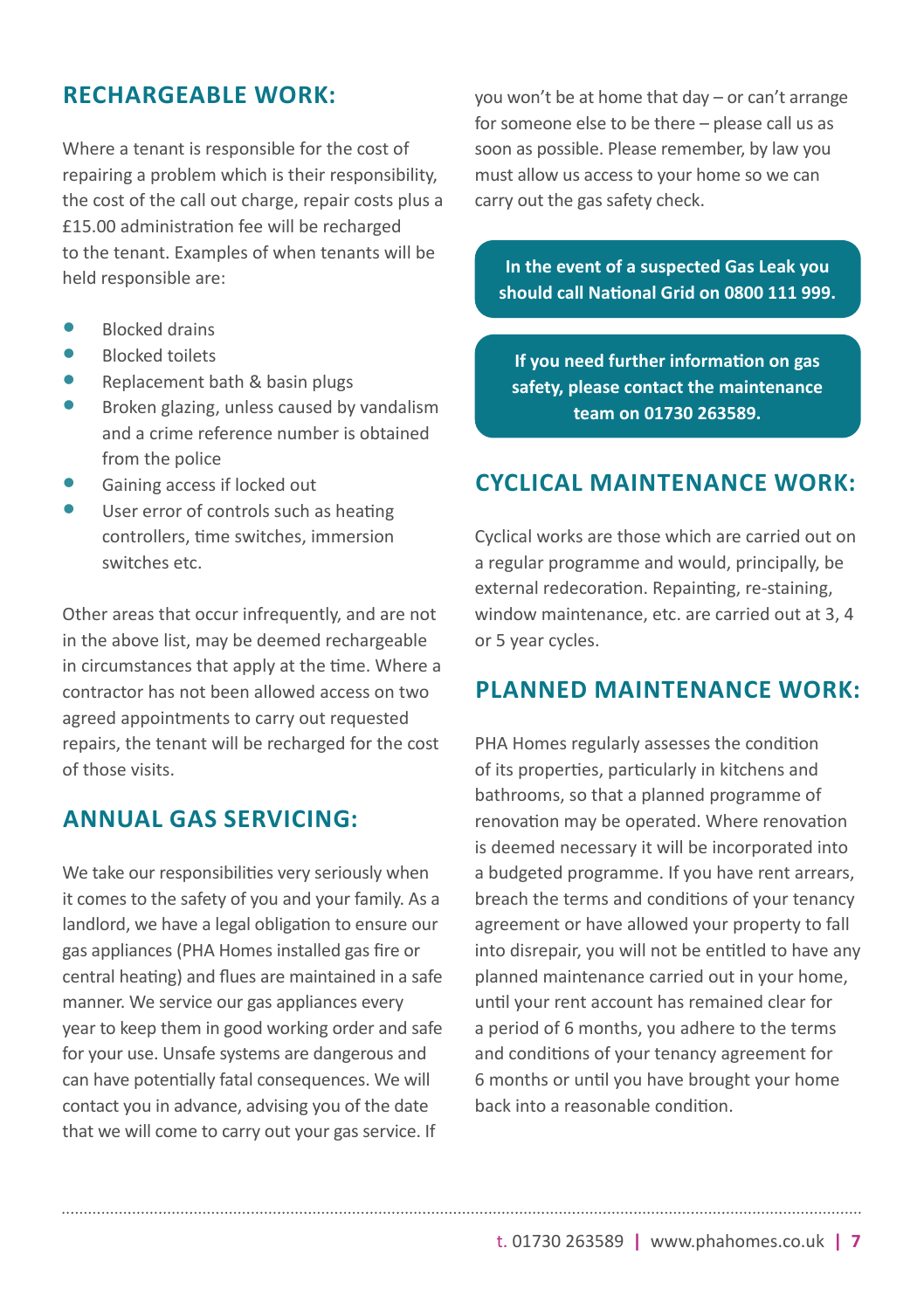# **BEING A GOOD NEIGHBOUR:**

### **ANTI-SOCIAL BEHAVIOUR (ASB):**

**PHA Homes believes everyone has the right to live peacefully and safely in their homes, unaffected by the unacceptable behaviour of others.**

Reports of nuisance and ASB will be taken seriously and investigated thoroughly and the appropriate action taken.

#### **We will tackle anti-social behaviour by:**

- **•** Prevention Initiatives will be used to try and stop the problem from arising in the first place and from continuing and escalating, should a problem develop.
- **•** Intervention We will aim to intervene and offer support and advice if preventative measures have been unsuccessful. This option gives residents another chance, before enforcement measures are considered.
- **•** Enforcement Will be used when necessary and when other options have been unsuccessful.

#### **REPORTING ANTI-SOCIAL BEHAVIOUR:**

It is important to remember that what might be a nuisance to one person may not be to another. There are many types of neighbour problems which often require differing approaches. If you have a problem with a neighbour, your first action should be to approach them and try to come to an amicable agreement. They may not realise that their actions are causing you a problem. If you can resolve the matter in a friendly way without involving PHA Homes, you should do so.

If this is not an option or was not successful, then you must contact the housing team immediately who will advise you of the next step. However, threatening or aggressive behaviour and/or criminal behaviour must be immediately reported to the Police.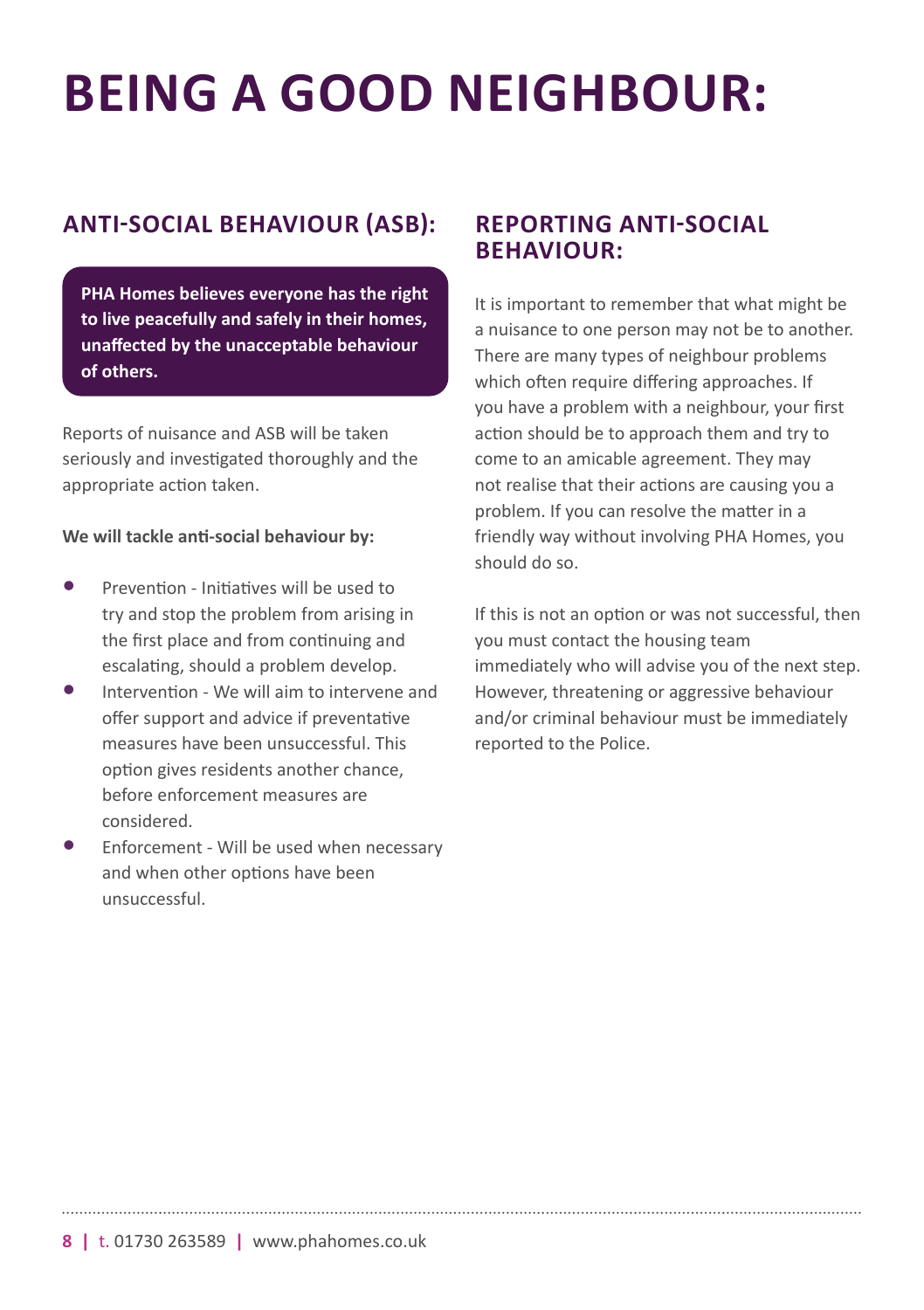#### **GARDENS:**

Being a good neighbour is also ensuring that, if applicable, your garden is kept clean and tidy and free of rubbish. Communal gardens are the responsibility of both residents and PHA Homes. We will ensure that the garden is properly maintained, however the residents must ensure that it is kept free of dog and cat faeces and rubbish.

For those who have individual gardens, both front and back, you are fully responsible for the maintenance and upkeep of the area. The housing team who will inspect all gardens periodically. If you fail to keep your garden at an acceptable standard, we are entitled to decide exactly what has to be done to bring your garden up to standard. We will talk to you before a decision is made. If you do not co-operate with us, then we may consider this as a breach of the terms of your tenancy agreement and take legal action to end your tenancy.

#### **PARKING & ABANDONED CARS:**

Parking may be limited and there may be insufficient parking for you and/or visitors. Parking can cause disputes between neighbours.

**Unless you have your own allocated parking space or driveway, you will have to accept that you might not be able to park outside your property.**

Please show consideration to your neighbours when parking your car and remember that inconsiderate parking could block access for emergency vehicles.

Please note that spaces are for parking taxed and insured vehicles only and not for carrying out repairs. If we have to remove any unauthorised vehicle belonging to you, you will have to pay the cost of the removal. You are not permitted to store caravans or trailers on driveways or in car parking areas.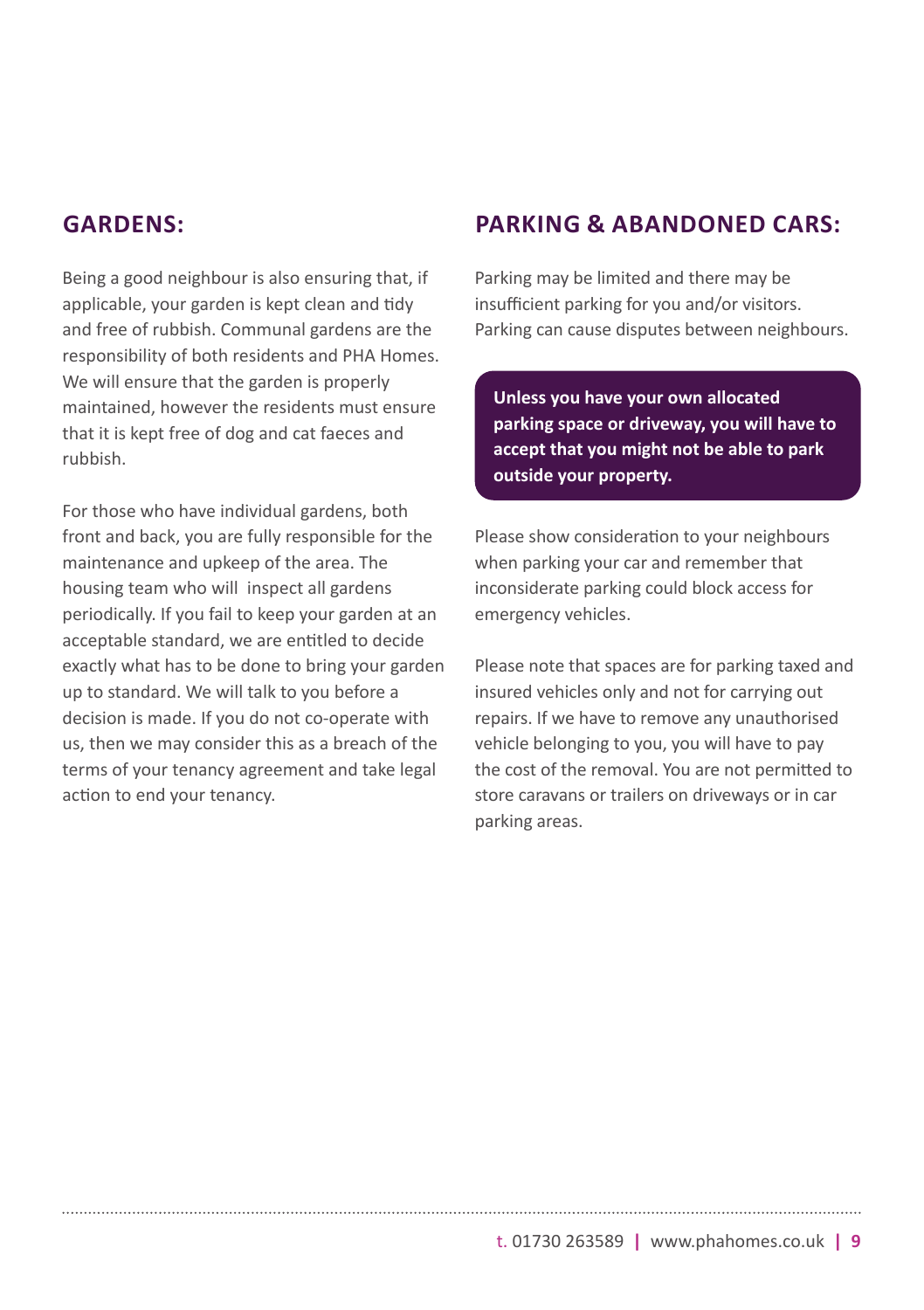# **COMPLAINTS:**

### **HOW TO MAKE A COMPLAINT:**

PHA Homes prides itself on providing an excellent service to our residents. However, we recognise that there are occasions when things unfortunately do go wrong and that you might feel the need to make a complaint. For this reason, we operate a 3 stage complaints procedure. PHA Homes takes a positive view to all complaints and uses your views to help us determine where the service can be improved.

**For more details about our complaints procedure, please contact the Head of Services.**

### **RECORDING & MONITORING:**

All complaints received are recorded on our housing management IT system. A complaint will be updated, and progress monitored regularly by the Head of Services. Regular reports are made to the Board, who also monitor the Association's response to your complaints.

# **TENANT INVOLVEMENT:**

### **WHAT IS TENANT INVOIVEMENT?**

Resident involvement is about giving residents choices and encouraging them to have a say in how their homes are managed. PHA Homes actively encourages residents to get involved and help determine and shape the services we provide.

No previous experience of housing is required, we just want your knowledge and your views about what we do and how we do it. You will be fully supported by the staff who are committed to providing an excellent service to all our residents.

PHA Homes will reimburse your 'out of pocket' expenses that you may incur as a result of your involvement, such as car mileage and car parking..

#### **Examples of previous Tenant Involvement include:**

- **•** Developing a website, primarily for our residents
- **•** Reviewing the Rent Arrears Management Policy
- **•** Resident's Scrutiny Panel
- **•** Reviewing the Repairs Service

PHA Homes' residents are represented on the Board of Management by a resident Board member.

**If you would like to know more about getting involved, please contact the Head of Services.**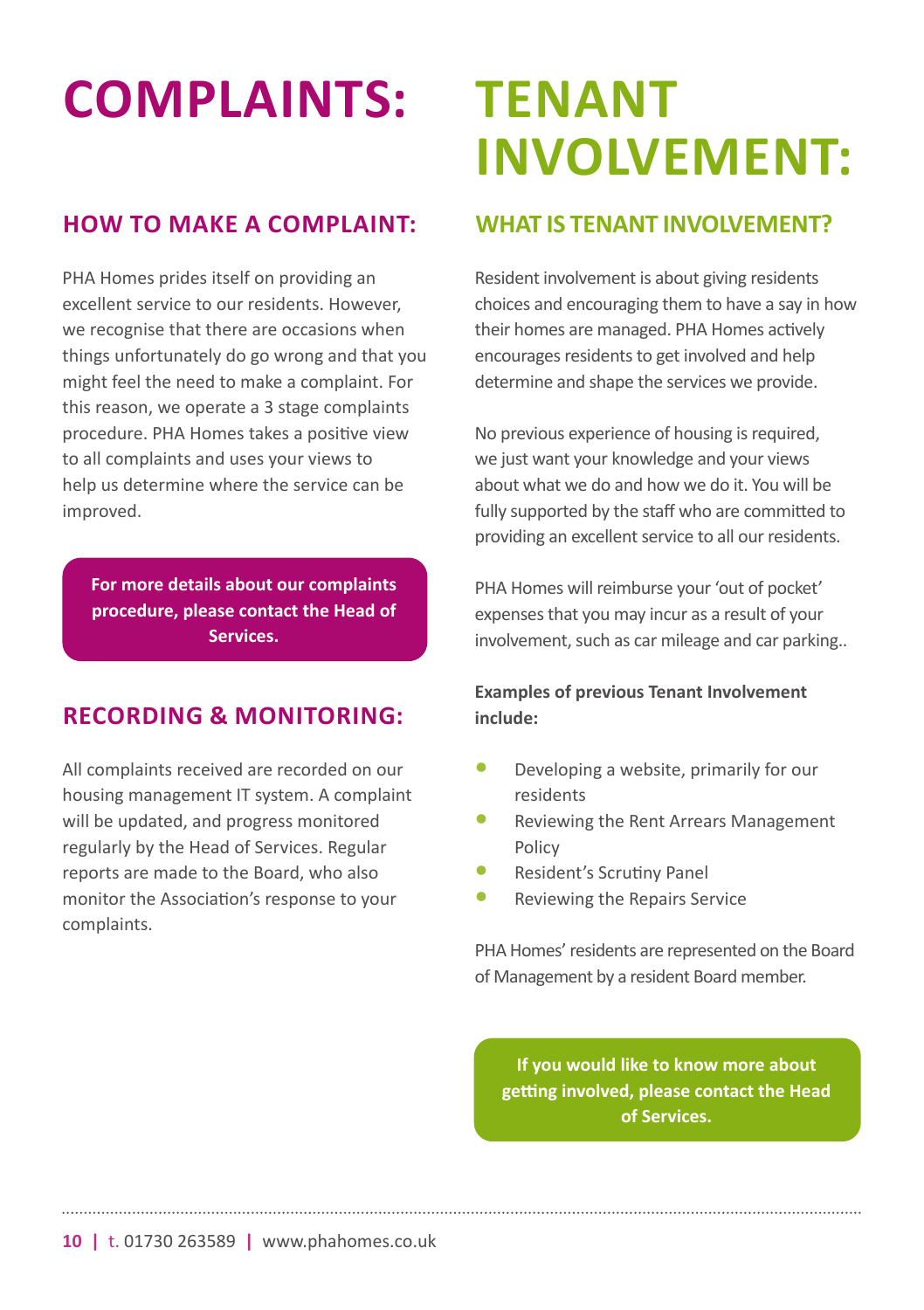# **WHAT IS SAFEGUARDING?**

PHA is committed to recognising its duty of care to protect residents and people visiting PHA properties and is committed to taking appropriate action to safeguard and protect vulnerable adults and children from abuse. Safeguarding means protecting people's health, wellbeing and human rights, and enabling them to live free from harm, abuse and neglect.

The Department of Health ''No Secrets'' guidance defines abuse as: 'a violation of an individual's human and civil rights by any other person or persons'. Acts of abuse may consist of a single act or repeated acts and can occur in any relationship and may result in significant harm to, or exploitation of, the person subjected to it.

#### **Examples of abuse can include:**

- **•** Physical abuse or harm
- **•** Sexual abuse
- **•** Psychological abuse
- **•** Financial or material abuse
- **•** Neglect
- **•** Discriminatory abuse
- **•** Institutional abuse

**If you have concerns about yourself or someone else, you can approach the housing team in the first instance to discuss this in confidence.**